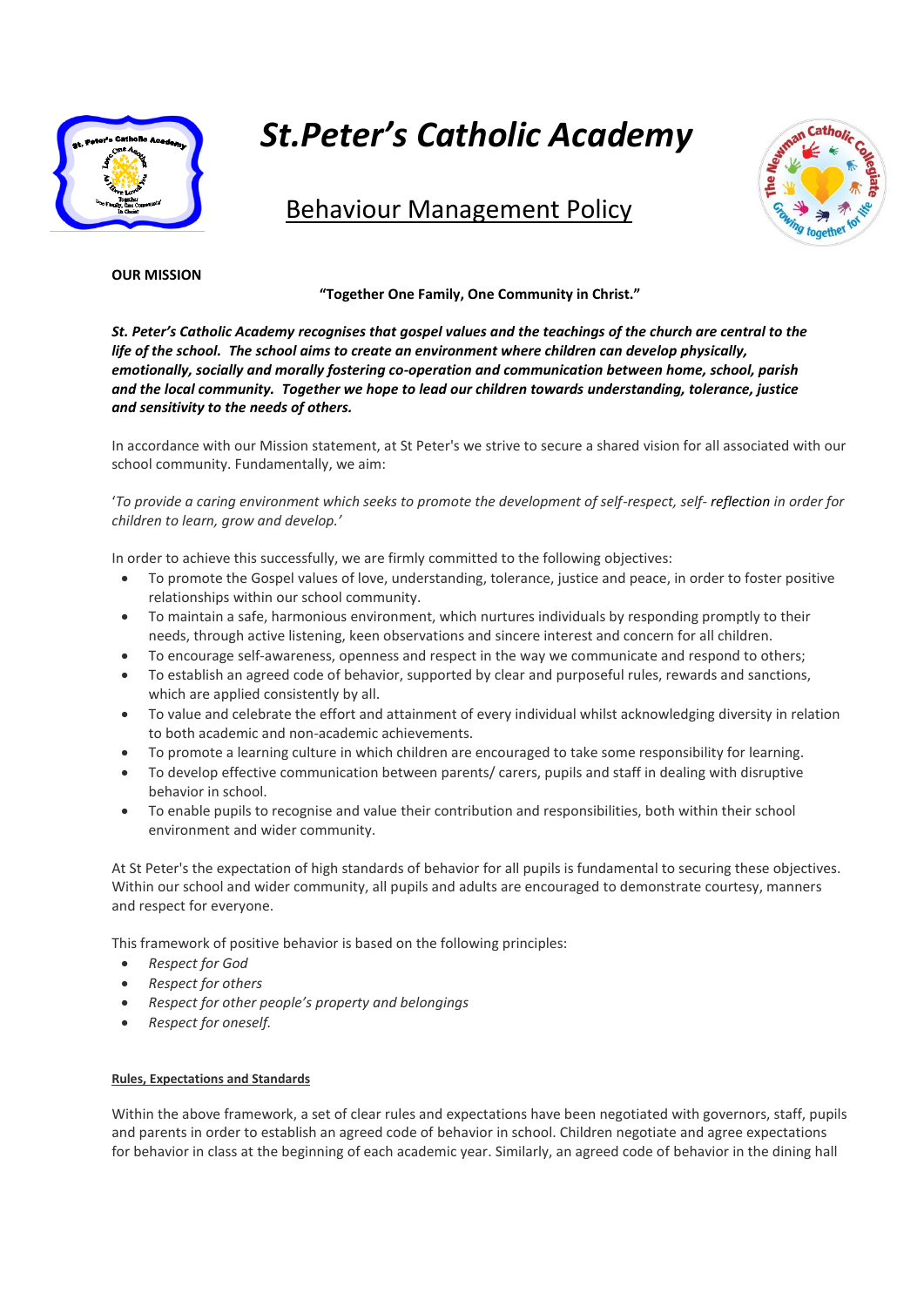has been established with midday supervisors and **all** pupils. The following list contains some examples of school rules and guidelines for children:

- *Always give your best in school.*
- *Wear correct uniform – be smart and tidy.*
- *Show respect when talking and praying to God.*
- *Speak quietly and politely, using good manners at all times.*
- *Offer to help others, where possible.*
- *Walk at all times, when inside the school building and off-site.*

#### **Uniform**

The wearing of correct school uniform is considered to be an important part in establishing a sense of community and standards in school. Children are encouraged to take pride in wearing appropriate uniform, including PE kit. Hair should be conventionally cut and well-groomed, at an appropriate length, i.e. not shaven. Shoulder-length hair should be tied back at all times. With the exception of watches, jewelry is not allowed to be worn in school

#### **Roles and Responsibilities**

It remains the overall responsibility of the Principal, the Vice Principal, Assistant Principal and the leadership team to ensure that high standards of discipline are maintained[R1] on a daily basis. However, at St. Peter's **we acknowledge the responsibility of every person - adult and child - in promoting and maintaining high standards of behavior at all times**.

A 'Code of Conduct for Adults in School' has been shared with all involved in working within our school community.

Emphasis is placed on the production of good work, effort, honesty, helpfulness, success, courage and other positive personal qualities. Children are strongly encouraged to take pride in the wearing of correct uniform, including PE kit. The role of every adult in our school is to take an active role in maintaining high standards of behavior, highlighting the positive aspects of individual and group behavior, whilst dealing promptly and appropriately with unacceptable attitudes or misconduct.

Pupils are acknowledged to have an important role in contributing to all aspects of school life. Pupils in Year 6 are allocated duties and responsibilities, including assisting staff in the supervision of younger pupils. The roles of our head boy and head girl, supported by deputies and monitors, are considered to be reflective of the positive attitudes and standards to which all pupils should aspire.

#### **School Council**

The head pupils and two representatives from each class in Years 2 - 6 meet with the Vice Principal and learning mentor, to discuss any issues relating to school life. Minutes of the meetings are recorded and forwarded to the Principal for future reference at staff meetings, where appropriate. Representatives from the School council are expected to provide prompt feedback to their peer group.

#### **Classroom Management**

Teachers and support staff to:

- Make sure that they are always present to supervise children in the classroom.
- Prepare materials and equipment before each lesson
- Make sure pupils have ready access to materials and equipment during lessons
- Display classroom rules clearly in the classroom.
- Actively teach the class rules to the pupils
- Use praise to encourage pupils
- Refer to the class rules in praise and sanctions
- Be consistent in response to infringement of classroom rules
- Speak quietly to model appropriate behavior to pupils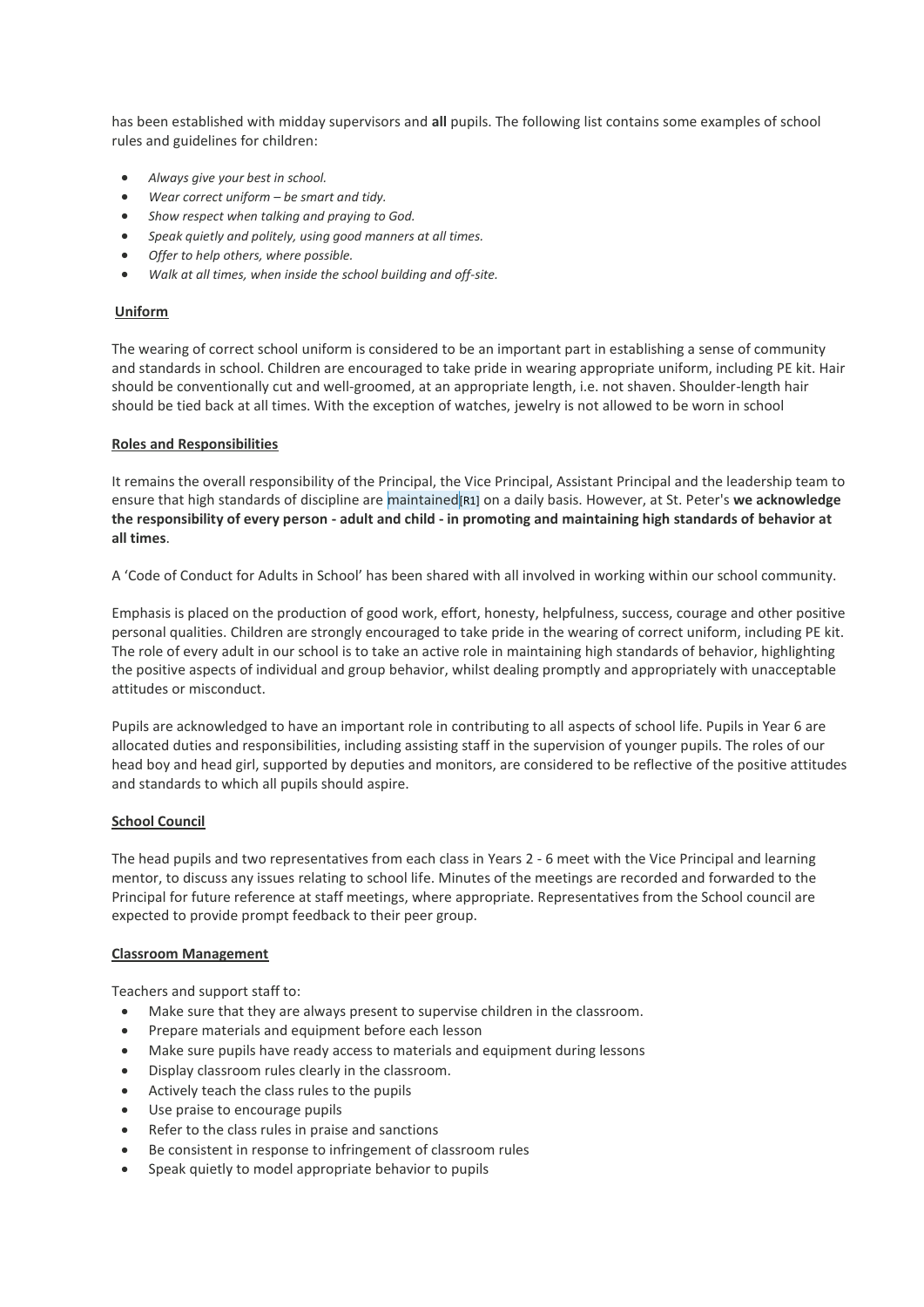# **Movement around the corridors**

Teachers and support staff to:

- Make sure that children walk on the right side of the corridor
- Ensure that children are supervised as they move through the corridors throughout the day and at the beginning and end of the day and break time /lunchtime

# **Whole School Rules – Rights and Responsibilities.**

We will endeavor to provide and maintain a friendly, encouraging, secure, supportive and positive school environment in which all can learn.

We will endeavor to provide a pleasant and safe environment for all members of the school community. We will establish a set of school rules that are consistently applied across the school. At no time will anyone do anything that causes harm, offence, inconvenience or unnecessary work for other members of the school community.

# **Whole School Rules**

Whole school rules will be formulated from children's rights and responsibility and will be positive statements.

# **Class**

A clear standard set of rules based on the children's rights and responsibilities will be in operation in each class. These will be added to by the individual teacher after negotiation with their class.

The rules will cover the following areas:-

- Working, eg: we will try and finish our work;
- Talking, eg: we will put our hands up to ask for help;
- Manners, eg: we must use please and thank you;
- Movement, eg: we walk inside the school;
- Safety, eg: we must keep our room tidy;
- Disagreement, eg: we can't agree ask a teacher for help.

# **Current Practice and Procedures**

# **Rewarding Achievements and Behavior**

The following methods will be used by adults to reward positive behavior, good work or demonstration of personal values mentioned previously:

- Positive acknowledgement or comments to individuals or groups.
- Visual prompts within classrooms to highlight individuals for good behavior, eg. badges, stickers.
- The use of stickers or team house points on class record.
- Special person/helper of the day award.
- Teachers award for children working hard and behaving exceptionally well
- A Principal award for exceptional work, improvement or behavior.
- Public acknowledgement of progress in weekly 'Celebrations' assembly.'
- Pupil's are awarded good behavior stickers by the lunchtime leaders for good behavior at lunchtime
- Teachers will send letters to parents of pupils commended for effort, progress or attainment. (termly).
- Birthdays will be recognized at the weekly assembly and a sticker given.
- Attendance awards, for the class with best overall attendance.
- Attendance certificates for attendance, awarded on a termly basis.
- Class awards are distributed at the annual prize-giving ceremony, for outstanding attainment, progress, effort, care and class prize in every year group.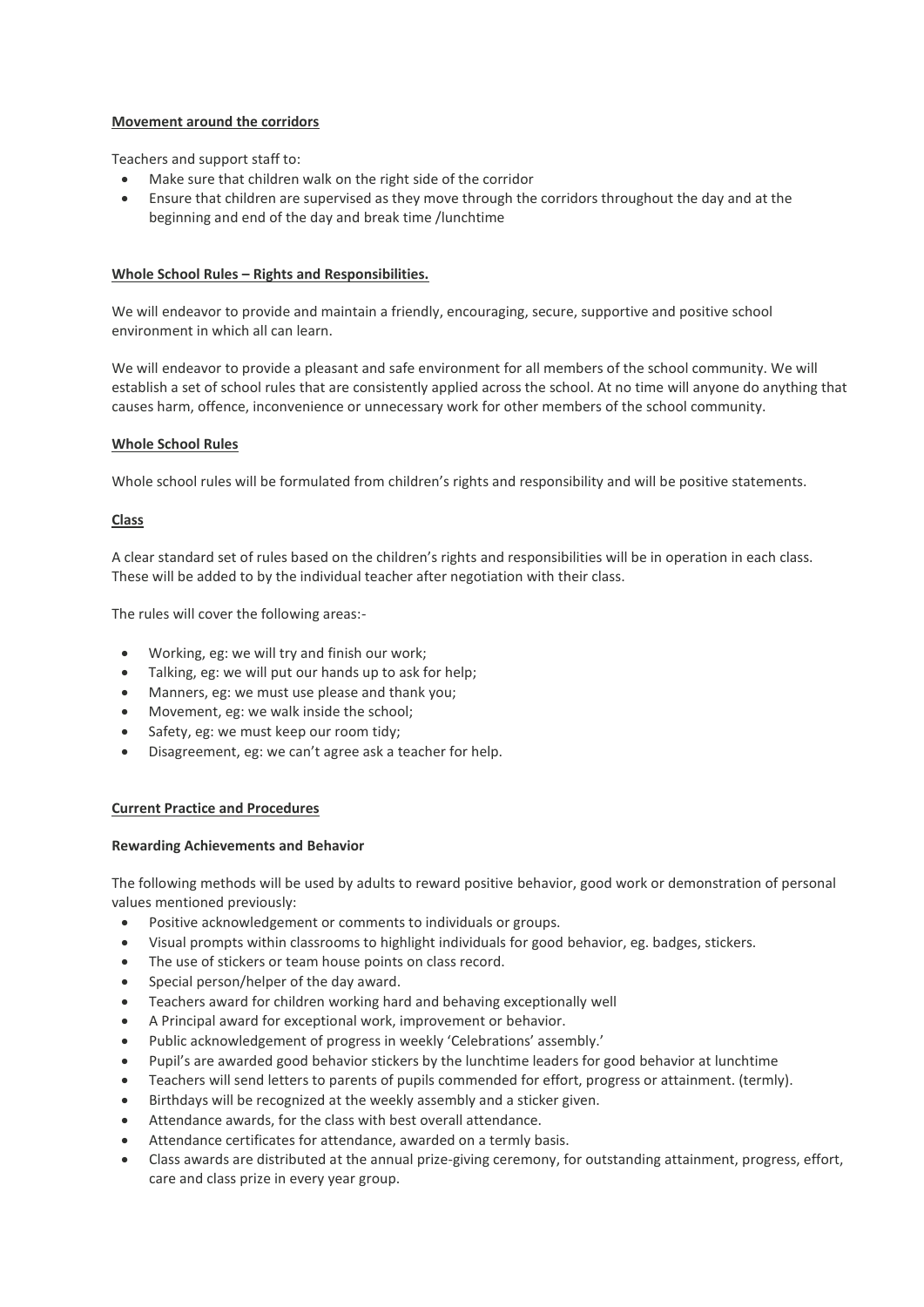- The presentation of subject prizes for exceptional achievement in all subjects areas, to pupils in Year 6.
- A variety of individual trophies presented to individuals who have demonstrated generosity of spirit and contributed overall to most aspects of school life during their time at St Peter's.
- A celebration assembly is held every week, in celebration of our pupils' successes and achievements, within and beyond the school day.
- A variety of awards are presented for a range of successes and achievements, including those listed above. In Key stage 2 a house point shield is awarded to the team collecting the highest number of house points that week.

# **Sanctions for Inappropriate Behavior**

The right of every child to fully access a broad and balanced curriculum through quality learning and teaching experiences, is fundamental in ensuring the highest standards of behavior are maintained within every classroom. Procedures for minimizing disruptive behavior include the planning and delivery of high quality learning experiences, matched to individual needs and abilities, in order to sustain and motivate pupils to learn and achieve. Staff are entrusted to manage inappropriate behavior promptly and effectively, in accordance with school policy.

Sanctions are used to discourage repetition of inappropriate behavior.

Sanctions should be:

- given immediately (or as soon as possible) after the undesired behavior; focused on the behavior, not the person
- appropriate to the deed
- graded and hierarchical
- perceived as undesirable by the recipient

When applying sanctions teachers should:

- refer to class or school rules where appropriate;
- remain calm and non-emotive;
- involve the child in negotiating own sanctions;
- explain what behavior is required;
- restore relations as soon as possible

Should a child exhibiting low level inappropriate behavior (e.g. not conforming, disrupting other children, stopping others from working etc) the following will occur:

# **Warning to start**

If inappropriate behavior continues, the teacher will make **a note of the child's name** in a specific area of the class (This area will be constant in order to be consistent) eg; inappropriate behaviors which is dealt with in the class by these sanctions Talking / interrupting / fiddling with inappropriate objects

- Shouting out
- Rude behavior– cheeky, answering back, not following instructions first time
- Eating in class
- Getting out of seat at inappropriate times
- Not on task
- Pushing and shoving
- Dishonesty
- Throwing equipment
- Distracting others
- Sitting under table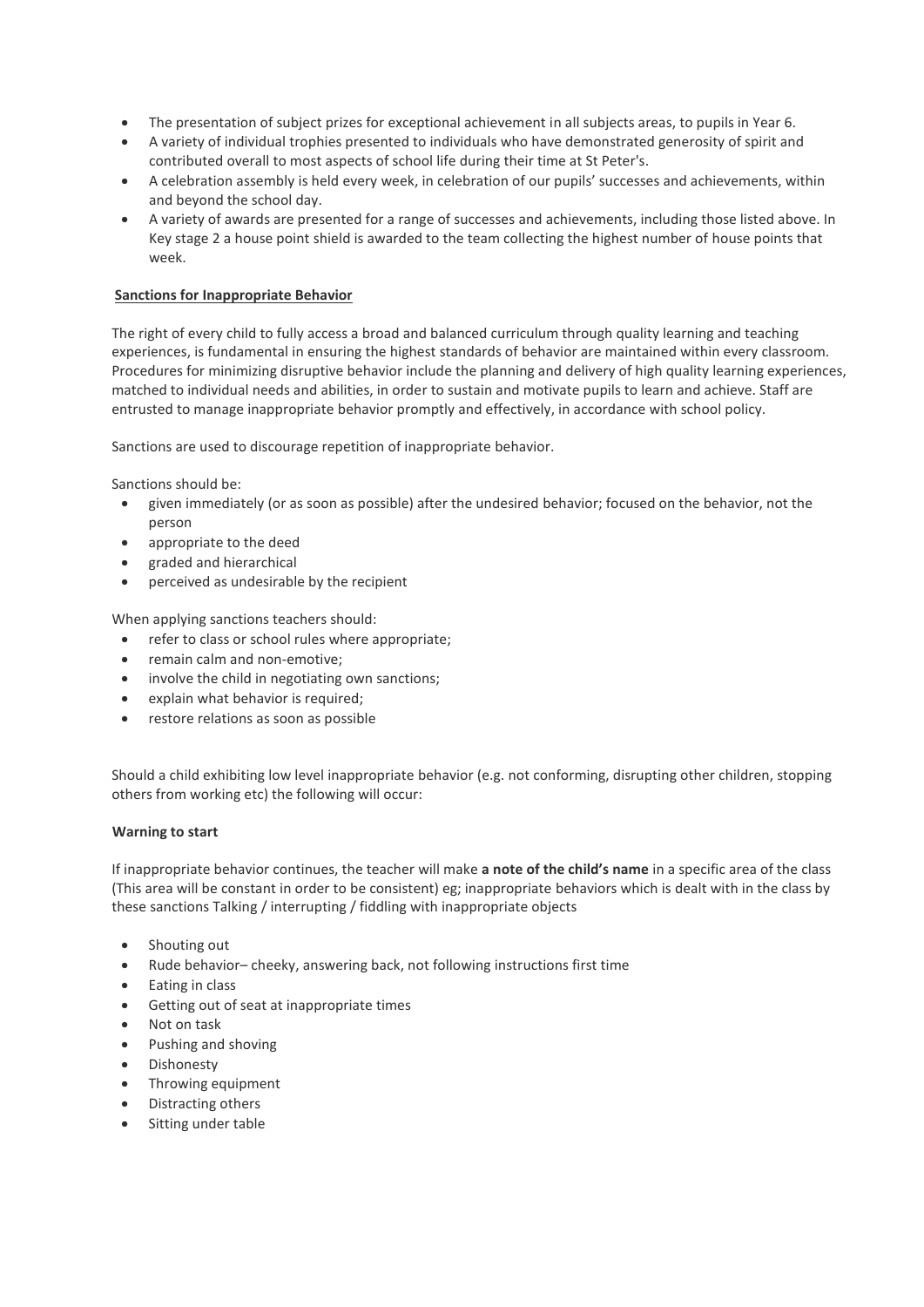# **Sanction Procedure**

If inappropriate behavior continues the following **Colour** phases will be applied:-

**Blue- If behavior continues after first warning then the child will be issued with a Blue card (phase 1). It will be presented if the pupil is seen to be distracting either to themselves or others. It will also be issued if the pupil's attitude is poor (ie: lack of work, homework.** 

#### '**Time Out – to encourage reflection (either sit on the carpet or space in teaching room for a short time)**

#### **This is to be issued after the second blue card.**

Children behaving inappropriately may require a short period of time to calm down, or consider their actions. **It is crucial that the use of 'time out,' from either lessons or playtimes, is constructive,** that children fully understand the reason for the seclusion and are encouraged to reflect and take responsibility for their actions. 'Time out' should take place in an area of the classroom or library area with an adult.

In more serious instances, it may be necessary for a child to miss break-time periods. During these times, children should be given specific tasks around school, or in cases involving disruption in class, they may be required to complete work from lessons. Children should not be instructed to stand in corridors at any time.

During outdoor breaks or lessons, 'time out' periods should not be excessive. Staff should take account of the circumstances surrounding the incident, and consider the age and needs of the child before deciding on an appropriate 'time out' period; **on no account should this extend beyond ten minutes of each session.**

#### **Self-Reflection of behavior**

**After a child has received 2 blue cards from a member of staff, the child is to complete a self-reflection form. The form is to encourage children to reflect on their current behavior and give children an opportunity to learn develop and grow. Please see below the self-reflection of behavior form.**

| Name of Child on 2 blue cards                              |              |
|------------------------------------------------------------|--------------|
| Year:                                                      |              |
| Teacher/staff I have upset:                                |              |
| Date:                                                      |              |
| What have I done that the member of staff does not like?   | 1.           |
|                                                            | 2.           |
|                                                            |              |
| What do I need to do in order to improve my behaviour?     | 1.           |
|                                                            | 2.           |
|                                                            |              |
| What different ways can I say sorry to the member of staff |              |
| Signature:                                                 | 1. Child:    |
|                                                            |              |
|                                                            | 2.<br>Staff: |

# *The child on 2 blue cards needs to complete this form independently in order to reflect on how they are behaving:*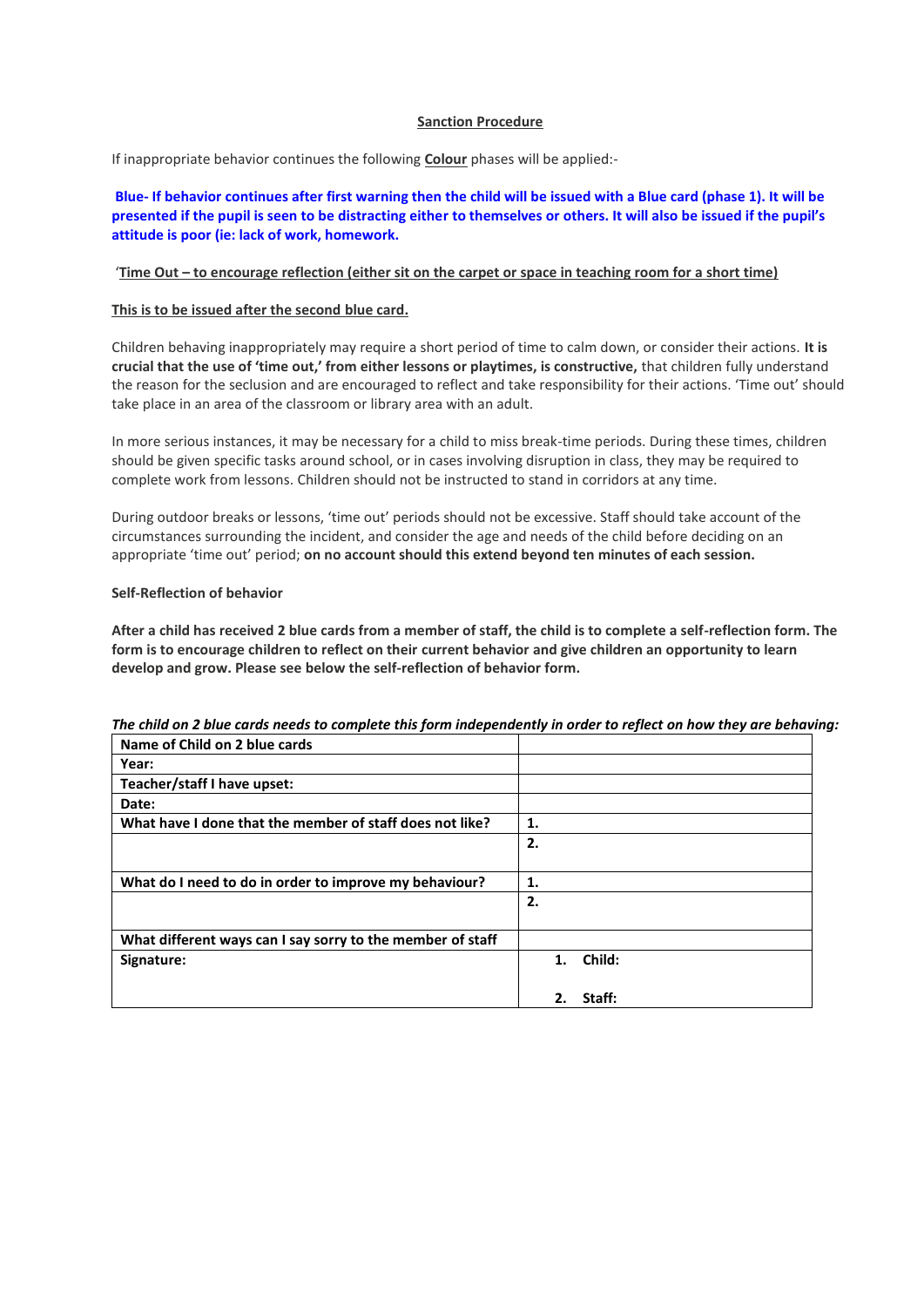**After issuing 3 blue cards the child will be seen by the appropriate phase leader who will speak to the pupil regarding any concerns. The phase leader decides whether the 3 blue instances are warrant of an orange card.**

**Orange- Child will be issued with an Orange card. Parents will be informed by the member of the Leadership team dealing with child informing them that their child is at Orange phase and the reason why.** 

**The appropriate member of the Leadership team will then work with the class teacher to try and develop strategies and support to ensure the pupil in question is able to modify their behavior and attitudes. The pupil in question will have their name recorded in the orange book.** 

**If, however, the behavior and attitude does not improve (3 orange cards) the pupil in question will have their name recorded in a discipline book and move to Yellow phase.**

**An orange self-reflection card will be used to enable the child to reflect aswell.**

**Yellow- This is led by the Deputy Head and SENCO. The Deputy Head will contact the parents and invite them in for a review meeting and a very specific IEP will be produced. Outside agencies will be engaged to try and help support our efforts with a pupil. The pupil will be monitored in lessons and will need to achieve a certain percentage of their targets. At this meeting a pastoral support programme will be put in place to ensure the pupil is monitored in all subjects, has specific targets, different forms of support and agreed sanctions and rewards from both school and home. This phase will last 2– 4 weeks after which it will be evaluated. If sufficient progress has been made the pupil leaves the phase system. If sufficient progress has not been made then the child will move to the next step.** 

**Parents are to meet the member of staff by reception at the end of the school day to discuss report card for each day during the yellow card phase.** 

**Red. This stage will be led by the Principal. A final review meeting will be held with the parents to explain this phase. The pupil will be removed from lessons and taught in a Learning Support Designated area. Outside agencies would again be engaged in trying to support the pupil. A specific set of targets would be set and then supported by intensive staff involvement. This phase will only last 2-4 weeks. If a pupil makes sufficient progress they would be referred back to Purple / Yellow phase. However if there was not sufficient progress the matter will be passed by the Principal to the Governors Disciplinary Committee.**

**Children can be 'fast tracked'** to Orange for the following-

- Physical abuse (fighting, aggressive behavior, threatening, hurting others, where there is a danger to others).
- Swearing ( which is clearly heard by an adult)
- Racial incident
- Damaging school property

A record will be kept of children referred for behavior problems. Each appropriate member of staff will analyse these every half term.

Children consistently reaching a phase and having a colour card will be sent a letter home informing parents of their inappropriate behavior and they will be put on daily report with the loss of playtimes for any further inappropriate behavior.

Children will only come off report when the behavior has improved.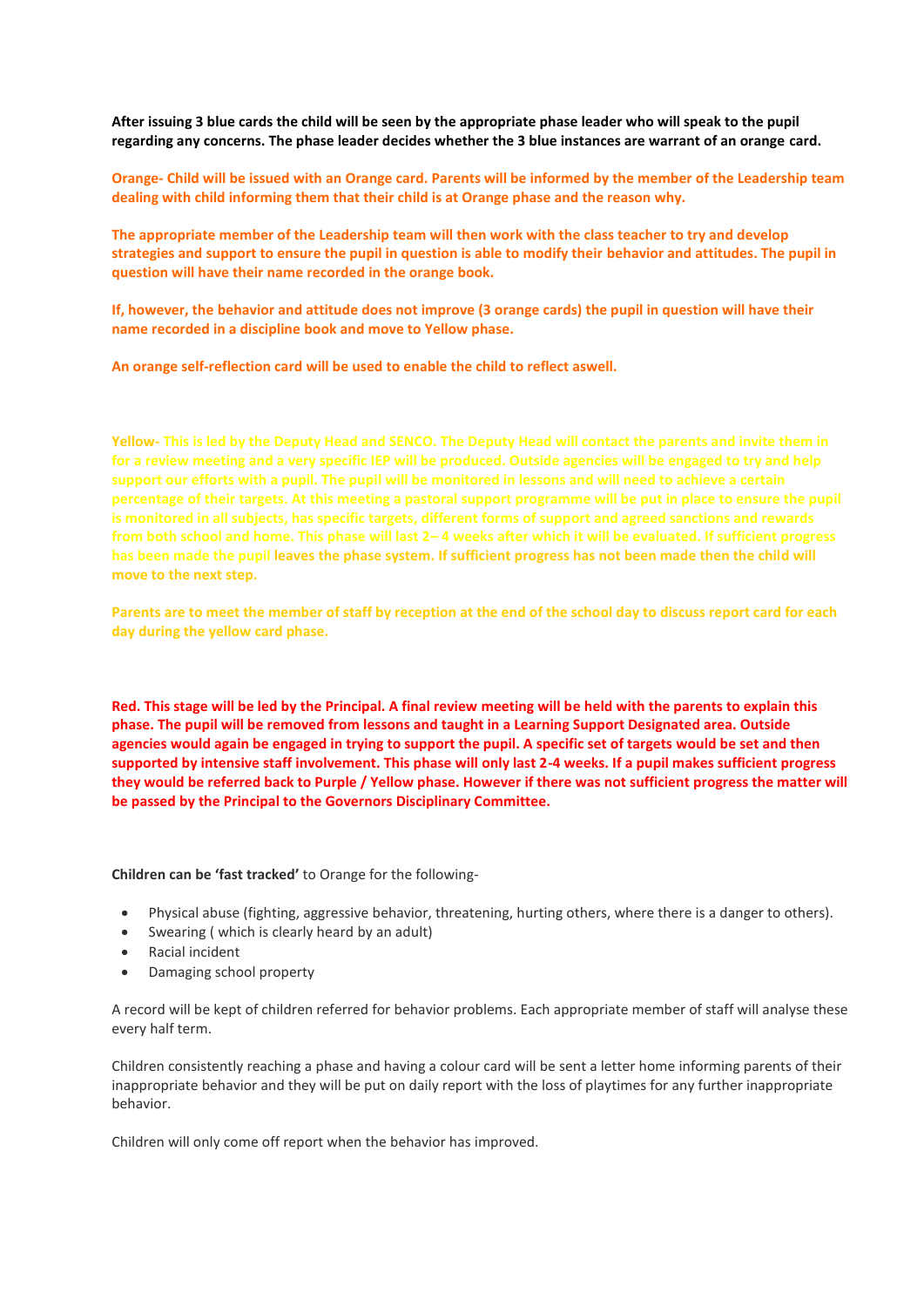**If after all above the child's behavior is still giving cause for concern**, then the following options will be considered:

- Parental supervision during lessons
- Temporary exclusion
- Referral to the Inspire
- Permanent exclusion

At all times **the referral system of the SEN policy** to outside agencies will be taken into consideration.

Fighting will not be tolerated. Children will be warned and a letter sent to parents warning that a repeat in any one term will result in temporary exclusion.

#### **Responsibilities of class based staff**

**Make school and classroom rules clear to pupils** from the first lesson and explain why they are necessary.

**Avoid** the punishment of whole groups.

**Apply fair and consistent strategies** which make the distinction between serious and minor offences apparent.

**Plan and organize** both the classroom and lesson to keep pupils interested and thus to minimize the opportunity for disruption.

**Emphasise the positive** including praising good behavior as well as work.

**Be alert to signs of bullying** and take action based on clear rules established to help and protect in time (see Bullying Section 7)

**Involve parents** at an early stage rather than as a last resort.

**Be strategically placed** when children are leaving the premises and when they are moving from the playground to the classroom or other areas in the school.

**Use an agreed school system** of record keeping and pupil profiles to identify potential learning and behavioral problems at an early stage.

**Be accessible** where possible to parents outside formal parents evenings.

#### **Responsibilities of Leadership Team**

To **ensure** that the school's behavior policies are communicated clearly and fully to parents, that regular reminders should be given as well as informing them of any major changes

To **establish** an effective induction system for parents of new pupils.

**Use all means** to build up a sense of community in the school which encourages the active participation of governors, staff, parents and pupils.

**Take the lead** in defining the aims of the school with particular reference to standards of behavior.

**Ensure** that there are effective channels of communication within the school and between the school and the parents, the community and outside agencies.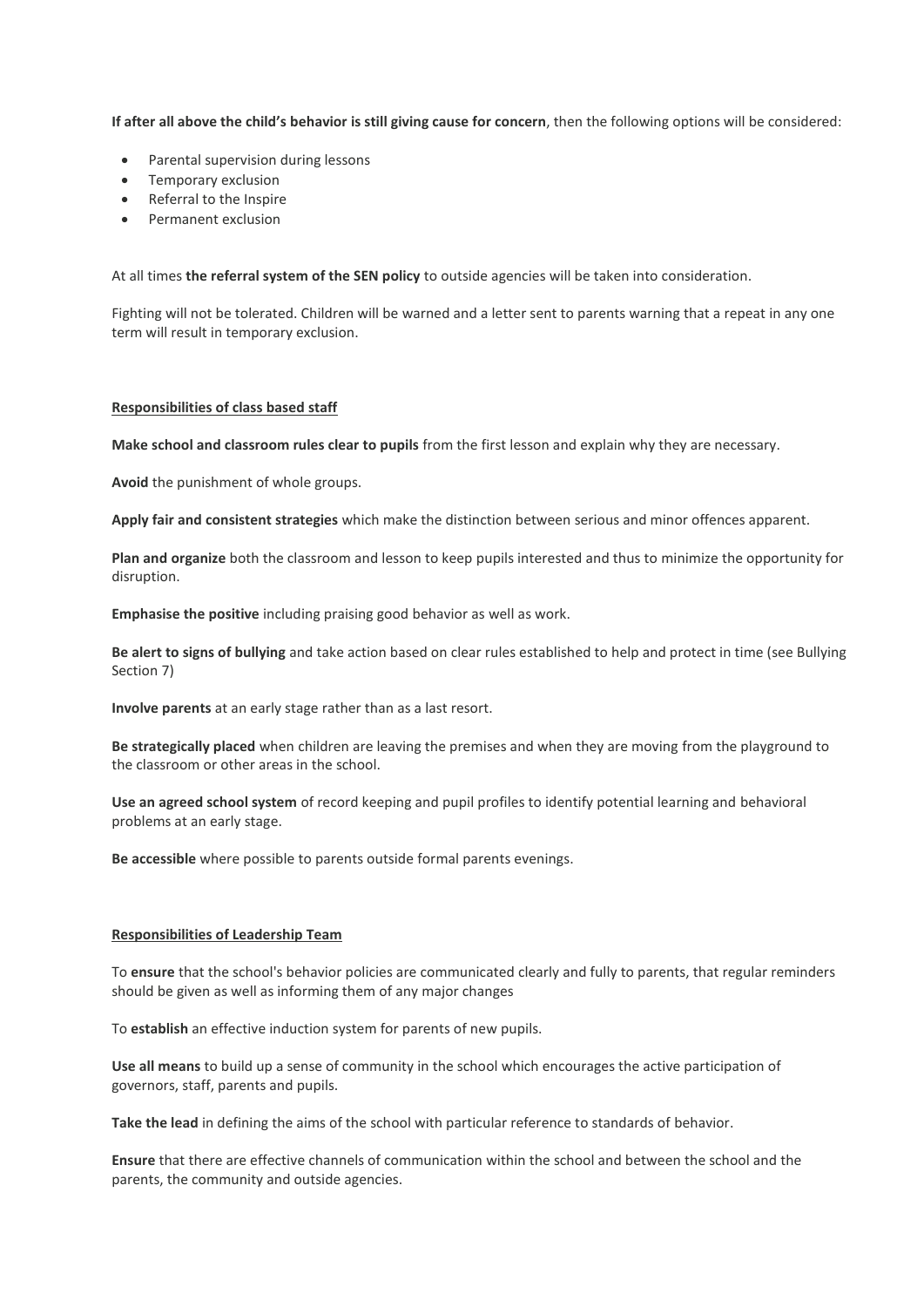**Encourage** the staff by recognizing their efforts and achievements.

**Inform** the governing body at regular intervals on the standards of behavior in the school.

**Ensure by consistent and democratic policy making** and support that all staff accept responsibility for maintaining good behavior throughout the school.

**Ensure that mid-day supervisors** are given adequate training in the management of pupils' behavior and that they are recognized as an important part of the school's community.

**Develop** with the staff an active partnership with parents as an aid to promoting good behavior.

**Inform parents** of their child's positive behavior and work.

#### **Involve parents** by:

- (a) Establishing good channels of communication incorporating a weekly newsletter and access to teachers for parents wishing to discuss their children
- (b) Providing a welcoming environment for parents.
- (c) Using parents as helpers in the classroom for individual and small group work.

#### **Responsibilities of Parents**

It is expected that parents will share the School's desire to create a calm, orderly and caring environment in which children can develop and learn and that they will share and support the School's policy of courtesy and respect for others. The home-school agreement sets out parents responsibilities towards developing good behavior and positive attitudes in their children.

# **Children's Dress Code**

Children are expected to be clean and tidy in appearance and to be dressed appropriately for a school environment and age range. We as a school encourage the wearing of school uniform as enhancing the sense of community. No training shoes to be worn except for the appropriate PE lessons. The wearing of any jewellery at school is not encouraged. Earrings must be removed for PE lessons for reasons of safety. **Suitable attire, again for safety reasons, must be provided for PE lessons**. This includes:

- games: trainers, top, shorts, track suit bottoms (in winter)
- p.e.: t-shirt, shorts and pumps
- swimming: (girls) cap, costume (boys) swimming trunks (not Bermudas)

It is advisable that girls with long hair ensure that it is tied back before physical activities are participated in.

#### **Final Points**

Under no circumstances should: